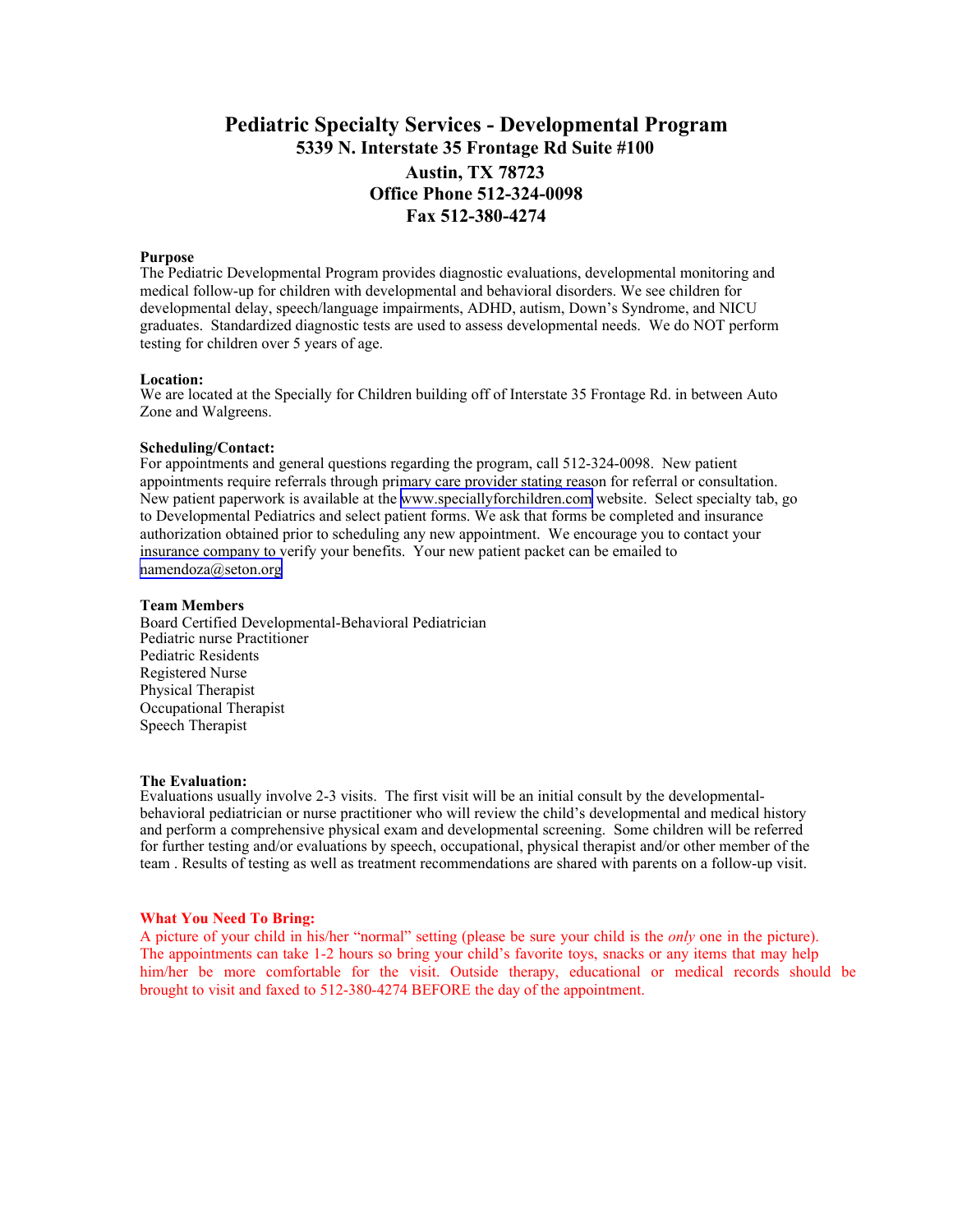| the last page if needed                                                                                                                                                                                                                                                                                                                                                                                                                                                                                                                                                                                                         |
|---------------------------------------------------------------------------------------------------------------------------------------------------------------------------------------------------------------------------------------------------------------------------------------------------------------------------------------------------------------------------------------------------------------------------------------------------------------------------------------------------------------------------------------------------------------------------------------------------------------------------------|
|                                                                                                                                                                                                                                                                                                                                                                                                                                                                                                                                                                                                                                 |
|                                                                                                                                                                                                                                                                                                                                                                                                                                                                                                                                                                                                                                 |
| Please share with us what you hope to get from your visit: please use extra space on the last page if needed                                                                                                                                                                                                                                                                                                                                                                                                                                                                                                                    |
| <b>PREGNANCY &amp; BIRTH</b> please use extra space on the last page if needed                                                                                                                                                                                                                                                                                                                                                                                                                                                                                                                                                  |
| Is the child yours by: $\Box$ birth $\Box$ adoption $\Box$ stepchild $\Box$ other:                                                                                                                                                                                                                                                                                                                                                                                                                                                                                                                                              |
| Birth weight: ________ Birth length: ________ APGAR score (if known) 1 min ____ 5 min. ____<br>Please indicate any medical problems during the baby's newborn period $\Box$ none                                                                                                                                                                                                                                                                                                                                                                                                                                                |
| <b>NUTRITION &amp; FEEDING</b> please use extra space on the last page if needed<br>How was/is your infant fed? $\square$ bottle fed $\square$ breastfed how long?<br>Milk intake now: Type $\Box$ cow milk ( $\Box$ skim $\Box$ 1% fat $\Box$ 2% fat $\Box$ whole milk) $\Box$ soy milk $\Box$ rice milk<br>Average ounces per day (Note: 8 ounces are in 1 cup)___________ □ uses a bottle □ uses a cup<br>Juice intake: □ none Average ounces per day___________<br>Has your child had any unusual feeding/dietary problems? $\Box$ No $\Box$ Yes If yes, please explain:                                                    |
| <b>SLEEP</b> please use extra space on the last page if needed<br>Bedtime ____________________Hours per night____________________Naps (number & length) ________________________                                                                                                                                                                                                                                                                                                                                                                                                                                                |
| <b>DEVELOPMENT</b> please use extra space on the last page if needed<br>At what age did your child: sit alone_______ walk alone________ say words______ toilet train ____________<br>If you are concerned about your child's development, at what age did you begin to worry?<br>IMMUNIZATIONS/INFECTIOUS DISEASES: Please bring your child's shot record to your appointment.<br>Has your child had: $\Box$ chickenpox $\Box$ measles $\Box$ mumps $\Box$ rubella $\Box$ meningitis $\Box$ tuberculosis (TB)<br>ALLERGIES TO MEDICINES: □ none □ other Network and Network and Network and Network and Network and Network and |

**\_\_\_\_\_\_\_\_\_\_\_\_\_\_\_\_\_\_\_\_\_\_\_\_\_\_\_\_\_\_\_\_\_\_\_\_\_\_\_\_\_\_\_\_\_\_\_\_\_\_\_\_\_\_\_\_\_\_\_\_\_\_\_\_\_\_\_\_\_\_\_\_\_\_\_\_\_**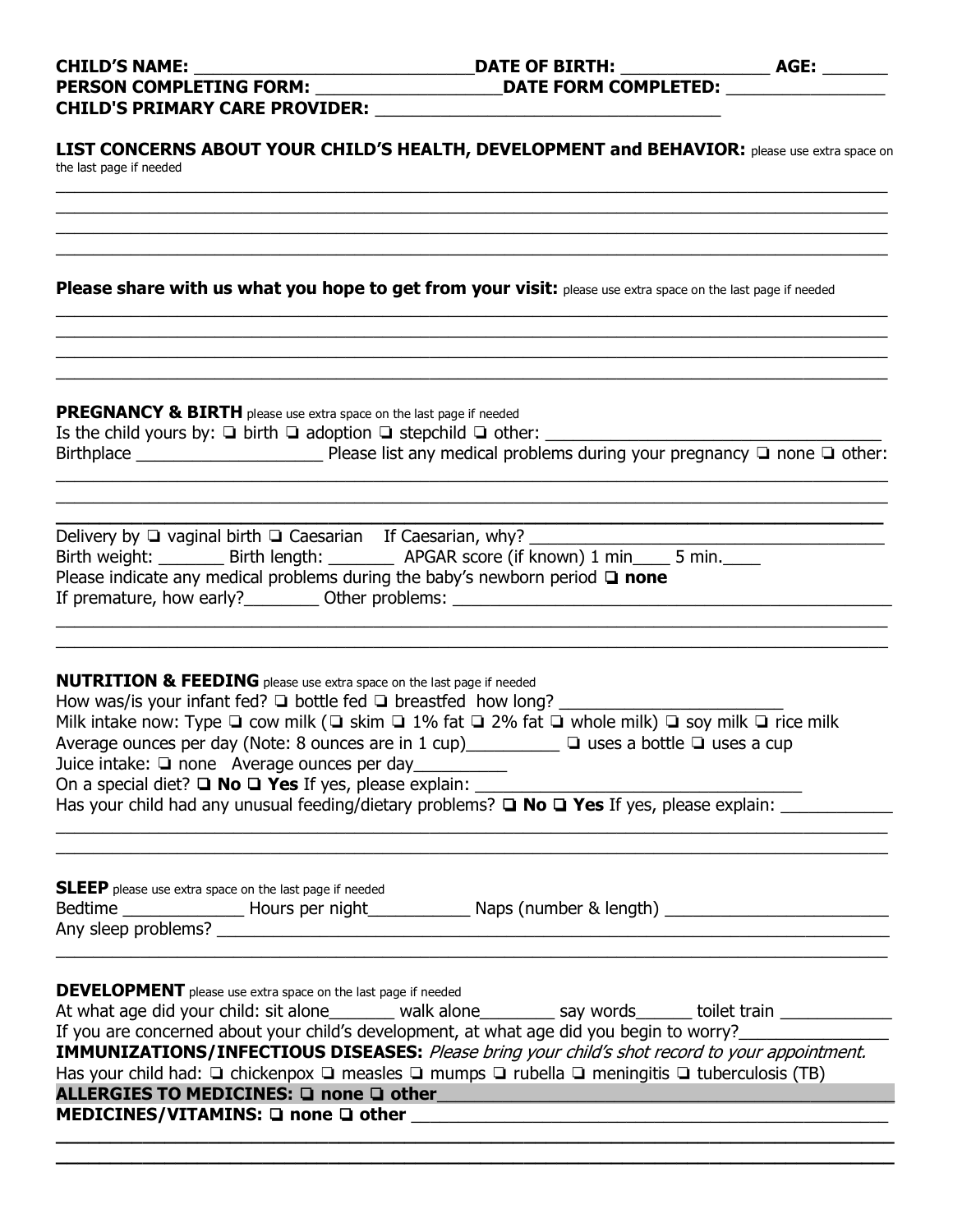## **DENTAL HISTORY**

Has your child seen a dentist? **□ No □ Yes** If so, how often \_\_\_\_\_\_\_\_ Last visit \_\_\_\_\_\_\_

## **EXPOSURES/HABITS**

|                                                                | Any concerns about lead exposure? (old home/plumbing/peeling paint) $\Box$ No $\Box$ Yes |                           |
|----------------------------------------------------------------|------------------------------------------------------------------------------------------|---------------------------|
| Is your child exposed to cigarette smoke? $\Box$ No $\Box$ Yes |                                                                                          |                           |
| TV-hours per day                                               | Computer—hours per day                                                                   | Video games—hours per day |

# **PAST MEDICAL HISTORY** please use extra space on the last page if needed

Please describe any major medical problems and their dates or age they began:

Hospitalizations/Operations/Serious accidents/Head injury/Concussion/Loss of consciousness (with dates):

 $\_$  , and the set of the set of the set of the set of the set of the set of the set of the set of the set of the set of the set of the set of the set of the set of the set of the set of the set of the set of the set of th  $\_$  , and the set of the set of the set of the set of the set of the set of the set of the set of the set of the set of the set of the set of the set of the set of the set of the set of the set of the set of the set of th  $\_$  , and the set of the set of the set of the set of the set of the set of the set of the set of the set of the set of the set of the set of the set of the set of the set of the set of the set of the set of the set of th

 $\_$  , and the set of the set of the set of the set of the set of the set of the set of the set of the set of the set of the set of the set of the set of the set of the set of the set of the set of the set of the set of th  $\_$  , and the set of the set of the set of the set of the set of the set of the set of the set of the set of the set of the set of the set of the set of the set of the set of the set of the set of the set of the set of th  $\_$  , and the set of the set of the set of the set of the set of the set of the set of the set of the set of the set of the set of the set of the set of the set of the set of the set of the set of the set of the set of th  $\_$  , and the set of the set of the set of the set of the set of the set of the set of the set of the set of the set of the set of the set of the set of the set of the set of the set of the set of the set of the set of th

## **REVIEW OF ORGAN SYSTEMS**

Please write in any symptoms not listed here in the blank boxes ❏ **Check this box** if your child has **NONE** of the following problems

| General                                               | <b>Muscles / Joints/ Bones</b>        | <b>Neurological</b>                          |
|-------------------------------------------------------|---------------------------------------|----------------------------------------------|
| $\Box$ Fevers $\Box$ chills $\Box$ excessive sweating | $\Box$ Muscle aches $\Box$ joint pain | $\Box$ Headaches                             |
| $\Box$ Unexplained weight loss or $\Box$ gain         | $\Box$ Leg aches                      | $\Box$ Weakness                              |
| Ears / Nose / Throat                                  | <b>Allergy</b>                        | $\Box$ Clumsiness                            |
| $\Box$ Unusually loud voice $\Box$ hard of hearing    | $\Box$ Hayfever $\Box$ itchy eyes     | $\Box$ Staring spells $\Box$ seizures        |
| $\Box$ Mouth breathing $\Box$ snoring                 | <b>Skin</b>                           | <b>Emotional / Behavioral</b>                |
| $\Box$ Bad breath                                     | $\Box$ Rashes                         | $\Box$ Speech problems                       |
| $\Box$ Frequent runny or stuffy nose                  | $\Box$ Areas with unusual color       | $\Box$ Anxiety $\Box$ stress                 |
| $\Box$ Frequent ear infections                        | $\Box$ birthmarks                     | $\Box$ Problems with sleep $\Box$ nightmares |
| $\Box$ Problems with teeth/ gums                      | <b>Blood /Glands</b>                  | $\Box$ Depression                            |
| <b>Eyes</b>                                           | <b>Q</b> Unexplained lumps            | $\Box$ Nail biting $\Box$ thumb sucking      |
| $\Box$ Squinting $\Box$ "crossed" eyes                | $\Box$ Easy bruising $\Box$ bleeding  | $\Box$ Bad temper $\Box$ breath holding      |
| <b>Breathing</b>                                      | $\Box$ Fainting                       | $\Box$ jealousy                              |
| $\Box$ Cough $\Box$ wheeze                            | <b>Genitourinary</b>                  | $\Box$ talks back too often                  |
| Heart                                                 | $\Box$ Bedwetting                     | $\Box$ always on the go                      |
| $\Box$ Tires quickly with exertion or feeding         | $\Box$ Pain with urination            | $\Box$ decreased attention level for age     |
| $\Box$ Shortness of breath                            | □ Unusual odor or color of urine      |                                              |
| <b>Digestive system</b>                               | □ Discharge: penis or vagina          |                                              |
| $\Box$ Nausea $\Box$ vomiting $\Box$ diarrhea         |                                       |                                              |
| $\Box$ Constipation                                   |                                       |                                              |
| <b>Blood in bowel movement</b>                        |                                       |                                              |

# **FAMILY HISTORY**

Please use the initials listed below to indicate anyone who has/had the condition:<br>MAMother S-Sister MA-Materi M-Mother The F-Father E-Father B-Brother S-Sister MA-Maternal aunt PA-Paternal aunt

| וסווטטויורויו            | -ı au ıcı                | <u>D-DIULICI</u> | וסוכוכ־כ | i'iA-i'iatchigi aunt | <b>FATALE HIGH QUIL</b> |
|--------------------------|--------------------------|------------------|----------|----------------------|-------------------------|
| MGM-Maternal grandmother | PGM-Paternal grandmother |                  |          | MU-Maternal uncle    | PU-Uncle                |
| MGF-Maternal grandfather | PGF-Paternal grandfather |                  |          | MC-Maternal cousin   | PC-Paternal cousin      |
|                          |                          |                  |          |                      |                         |

| Genetic disease   | Kidney disease                    | Depression / Anxiety           |
|-------------------|-----------------------------------|--------------------------------|
| Birth defects     | Heart disease or stroke before 60 | Alcoholism / drug use          |
| Prematurity_____  | High blood pressure               | Thyroid disease                |
| Lost pregnancies_ | Bleeding / Clotting problems      | Seizures / Tics                |
| Reading problems  | Asthma / Hay fever / Eczema       | ADHD (attention problems)_____ |
| Slow learning     | Cancer / Diabetes                 | Hearing loss / Vision loss     |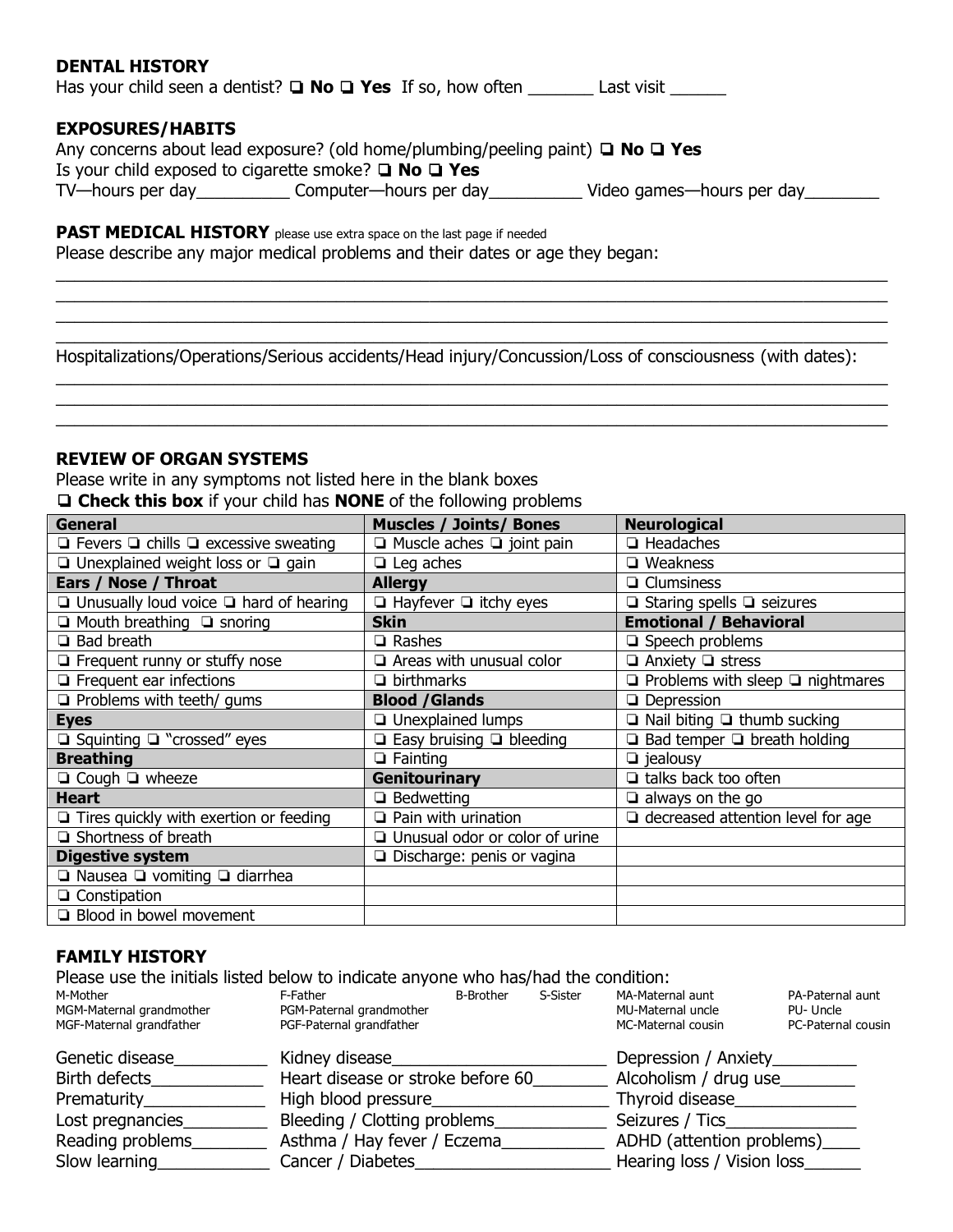## **SOCIAL HISTORY**

| Who lives at home? |     |                                                                                                      |                                                                                                   |
|--------------------|-----|------------------------------------------------------------------------------------------------------|---------------------------------------------------------------------------------------------------|
| Name               | Age | Relationship                                                                                         | <b>Highest Education level</b>                                                                    |
|                    |     |                                                                                                      |                                                                                                   |
|                    |     |                                                                                                      |                                                                                                   |
|                    |     |                                                                                                      |                                                                                                   |
|                    |     |                                                                                                      |                                                                                                   |
|                    |     |                                                                                                      |                                                                                                   |
|                    |     |                                                                                                      | Parents are: □ married □ not married □ separated—since: ___________ □ divorced—since: ___________ |
|                    |     |                                                                                                      |                                                                                                   |
|                    |     | Is violence at home a concern? $\Box$ No $\Box$ Yes Are there guns in the home? $\Box$ No $\Box$ Yes |                                                                                                   |
|                    |     | Child care situation $\Box$ parents $\Box$ others (specify who and hours per day)                    |                                                                                                   |
|                    |     |                                                                                                      |                                                                                                   |
|                    |     | If your child is old enough to do extracurricular activities or sports, please list them:            |                                                                                                   |
|                    |     |                                                                                                      |                                                                                                   |

 $\_$  , and the set of the set of the set of the set of the set of the set of the set of the set of the set of the set of the set of the set of the set of the set of the set of the set of the set of the set of the set of th

## **BEHAVIORAL and SCHOOL HISTORY**

| Was/Is your child :            | <b>During the</b><br>first 12<br>months? |    | Now? |    |
|--------------------------------|------------------------------------------|----|------|----|
|                                | Yes                                      | No | Yes  | No |
| Colicky                        |                                          |    | N/A  |    |
| Difficult to feed              |                                          |    |      |    |
| Difficult to get to sleep      |                                          |    |      |    |
| Difficult to put on a schedule |                                          |    |      |    |
| Alert                          |                                          |    |      |    |
| Easy to comfort                |                                          |    |      |    |
| Affectionate                   |                                          |    |      |    |
| Difficult to keep busy         |                                          |    |      |    |
| Cheerful                       |                                          |    |      |    |
| Overactive, in constant motion |                                          |    |      |    |
| Very stubborn, challenging     |                                          |    |      |    |
| Irritable or grouchy           |                                          |    |      |    |
| Sociable                       |                                          |    |      |    |

Did/does your child attend occupational, physical or speech therapy? ❏ **No** ❏ **Yes** ❏ **OT** ❏ **PT** ❏ **ST**

For each grade your child has been in, beginning with preschool, please tell us the school attended and whether she or he had any learning or behavioral problems that year.

| <b>School</b><br>Learning or behavioral problems<br><b>Special classes</b><br>Age or grade |  |
|--------------------------------------------------------------------------------------------|--|
|--------------------------------------------------------------------------------------------|--|

 $\_$  , and the set of the set of the set of the set of the set of the set of the set of the set of the set of the set of the set of the set of the set of the set of the set of the set of the set of the set of the set of th  $\_$  , and the set of the set of the set of the set of the set of the set of the set of the set of the set of the set of the set of the set of the set of the set of the set of the set of the set of the set of the set of th  $\_$  , and the set of the set of the set of the set of the set of the set of the set of the set of the set of the set of the set of the set of the set of the set of the set of the set of the set of the set of the set of th  $\_$  , and the set of the set of the set of the set of the set of the set of the set of the set of the set of the set of the set of the set of the set of the set of the set of the set of the set of the set of the set of th

| Any concerns about current school performance? $\Box$ N/A $\Box$ No $\Box$ Yes  |  |
|---------------------------------------------------------------------------------|--|
| Any concerns about relationships with: Teachers $\Box$ N/A $\Box$ No $\Box$ Yes |  |
| Students $\Box$ N/A $\Box$ No $\Box$ Yes                                        |  |
| If over 4 years old, does your child have a best friend? $\Box$ No $\Box$ Yes   |  |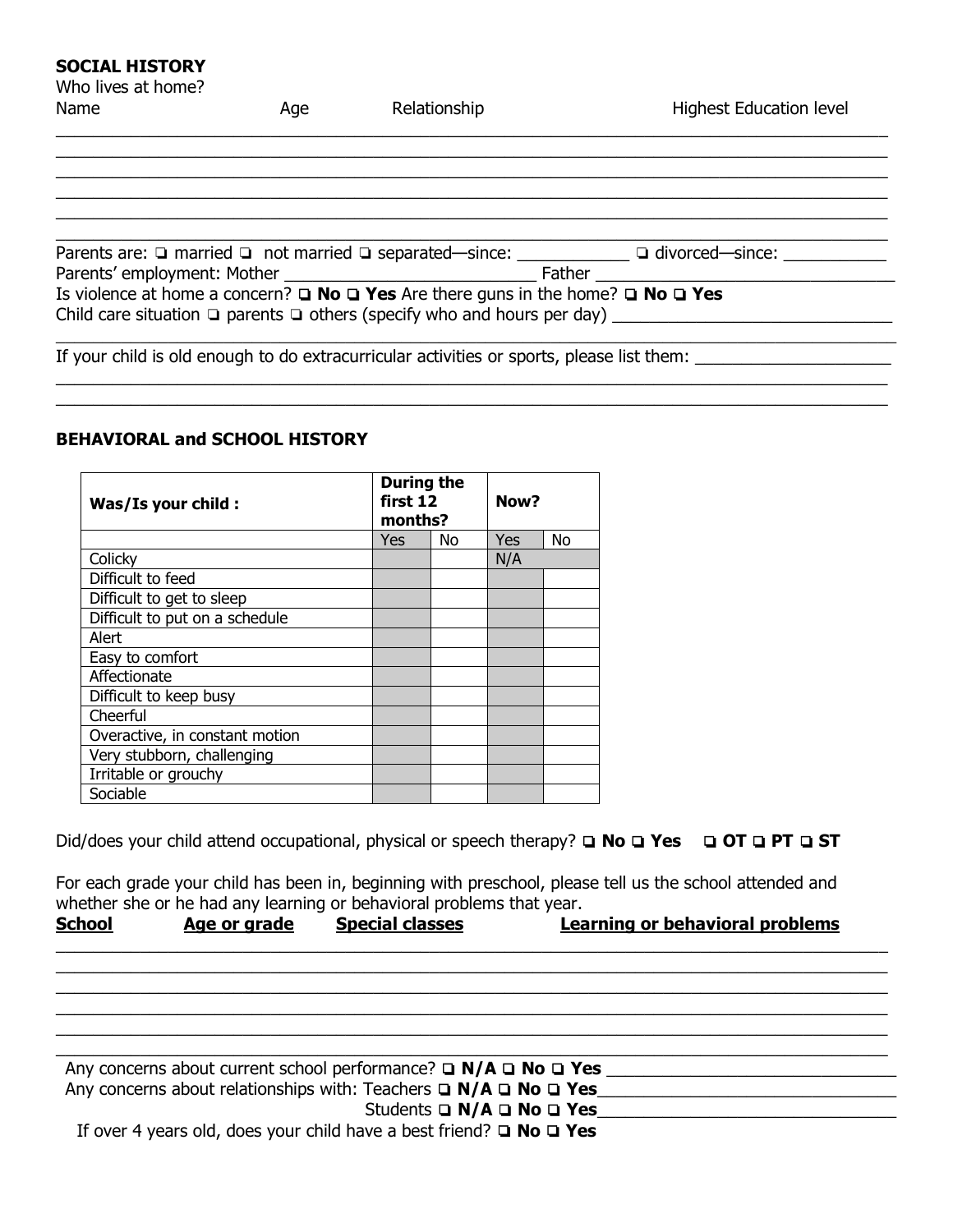## **BEHAVIORAL HISTORY continued**

What prompted you to seek an evaluation of your child's behavior at this time?

How have you tried to manage your child's behavior, especially when it is a problem for you?

When your child is disruptive or misbehaves, what steps are you likely to take to deal with the problem?

If these methods do not work and the problem behavior continues, what are you likely to do then to cope with 

Are you and your spouse (or partner) consistent in managing your child's behavior?  $\Box$  No  $\Box$  Yes If no, please 

Are your beliefs about discipline consistent with your spouse or partner's?  $\Box$  No  $\Box$  Yes If no, please explain:

What qualities does your child have that you particularly enjoy?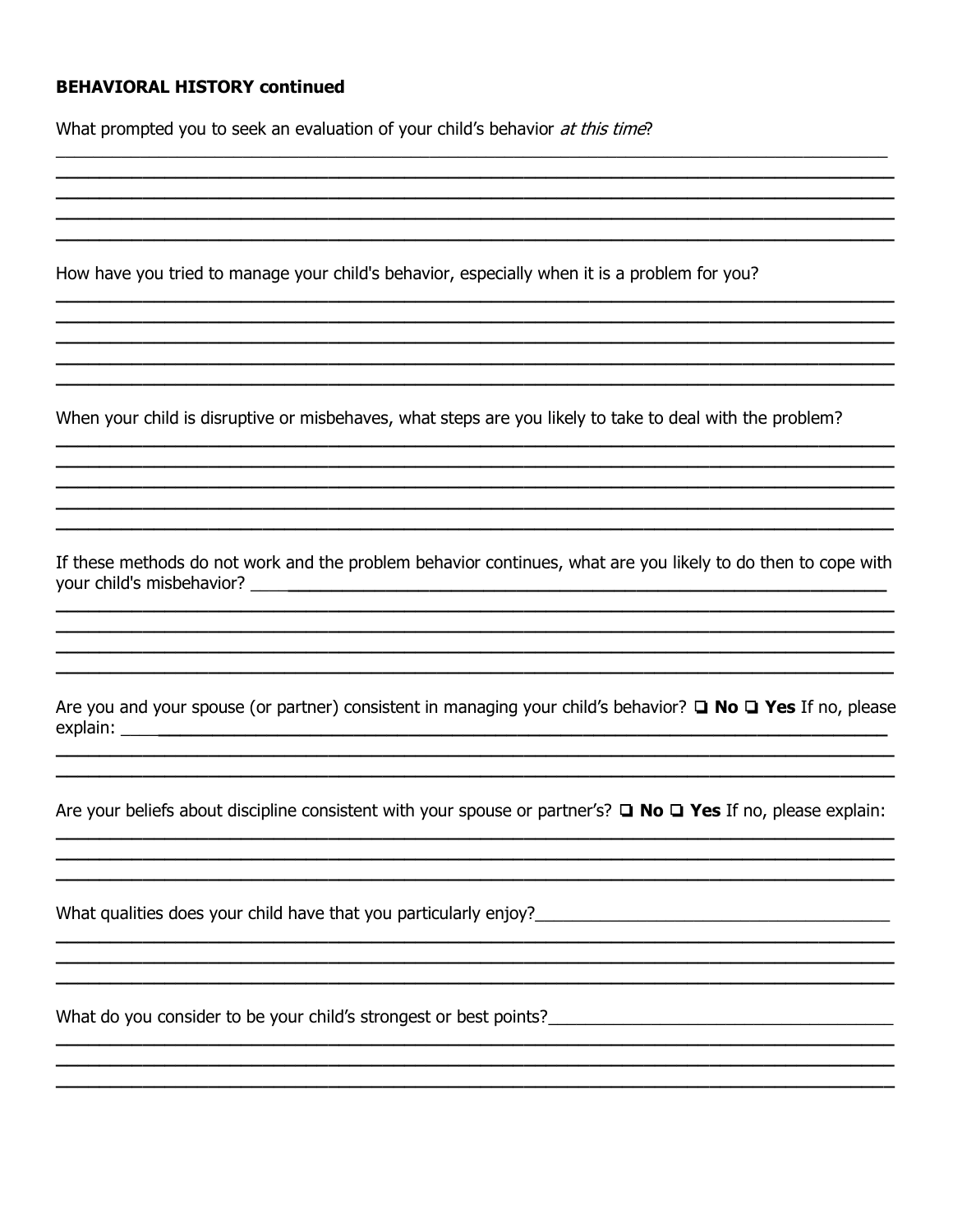## Has your child ever been evaluated previously for developmental, behavioral, or learning problems?  $\Box$  No  $\Box$  Yes

If so, when, who provided the evaluation, what type of evaluation did the child have, and what were you told about your child regarding the results of any evaluations?

# Has your child ever been seen or treated by a neurologist?  $\Box$  No  $\Box$  Yes

If so, when, who was the doctor, what tests (EEG's, brain scans) were done, and what medications if any were prescribed?

# Has your child ever received any psychiatric or psychological treatment?  $\Box$  No  $\Box$  Yes

If so, what type of treatment did she/he receive and how long did the treatment last? Who provided this treatment to your child?

# Has your child every received *medication* for behavior or emotional problems?  $\Box$  No  $\Box$  Yes

If so, who was the doctor, what type of medication did your child take, at what dose, and for how long?